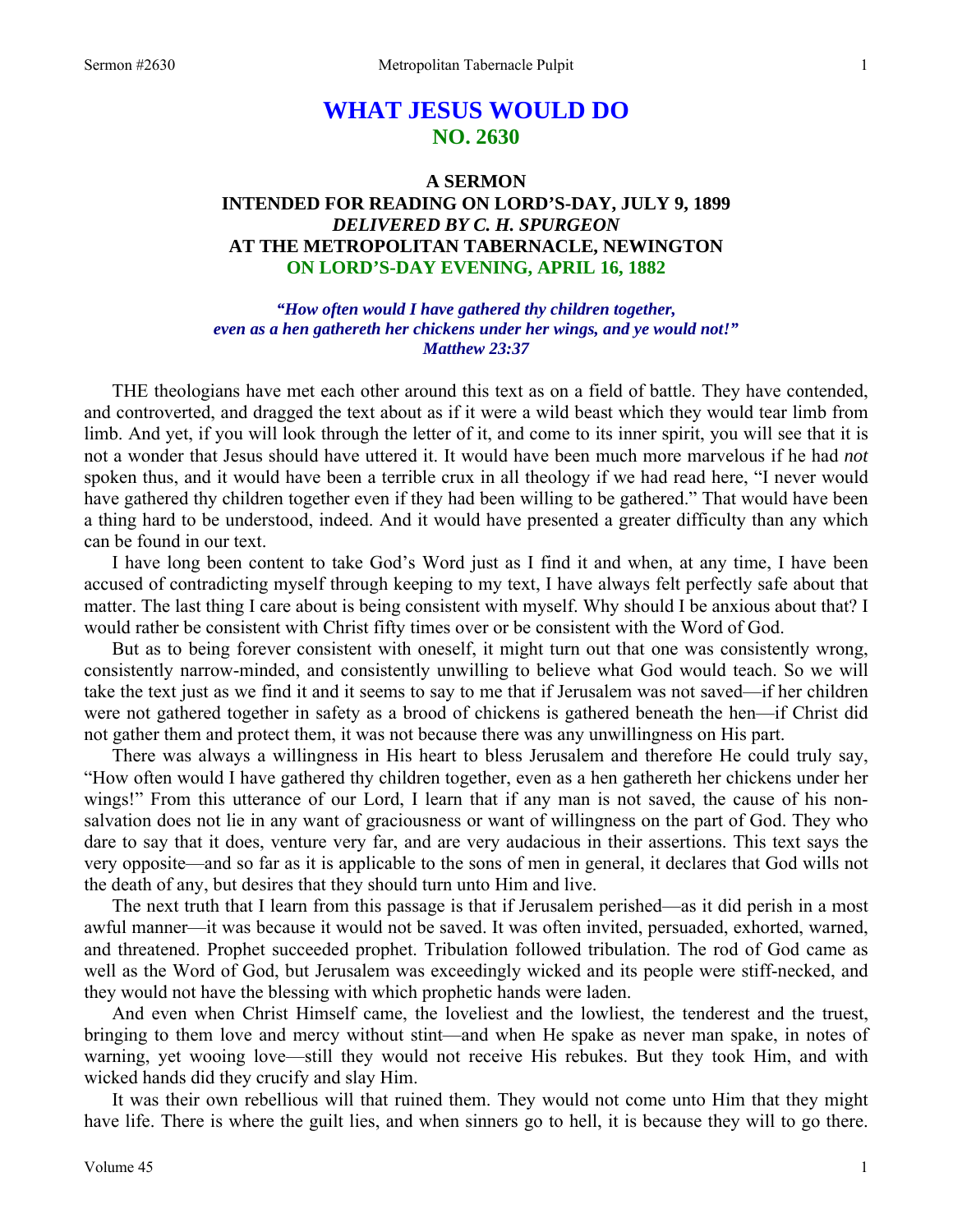When they are condemned by the Judge who must do right, it is because they willed to pursue the sin which entailed condemnation. If they have not obtained mercy, their ruin shall lie at the door of their own wicked will.

 This shall be the thunder which shall pursue them through all the caverns of hell—"Ye would not! ye would not! ye would not! On your own head must the guilt of your condemnation fall. You would not have eternal life—you willfully put it from you and refused it."

 Now, there, or somewhere about there—I do not quite know where—there is a great doctrinal difficulty, but I do not think you or I need go fishing for it. If there be a bone in the meat, I do not ask to have it put on my plate. And if there is a bone in this text, let any dog that likes have it. As for us, there is the meat on which our soul may feed, the truth that God lays at man's own door the guilt of his destruction. And Christ puts it thus, "I would, but ye would not!"

 I have, at this time, the pleasant task laid upon me of pointing out to you that what Christ would have done for the Jews, but which they would not accept, I am sure He would have done for us. Nay, I will go further and say that I am sure He is willing to do it for us now. And so, remembering the past a little, I want you still more to dwell upon the present, and to notice that, at this moment, Jesus is willing to gather us—to gather the children of this city together—as a hen gathereth her chickens under her wings.

 Oh! I trust I may not have to say, "And ye would not," but may the sweet Spirit of God be here to move the untoward and wicked wills of men till it shall be said, "Christ is willing to gather you, and you are willing to be gathered." When those two things come together, great blessing must result.

 I have read what astronomers have said about what would happen if two planets were in conjunction. I know nothing about that matter, but this I do know—when these two things come into conjunction when Christ would, and we would—there will be blessed times for us, halcyon days of which we have never dreamed. May the Spirit of God make it to be so even now!

 Now coming to the text, let us consider, first, *what Jesus would do. S*econdly, *how He would do it.*  And thirdly, *when He would do it.* 

**I.** First, WHAT JESUS WOULD DO. "How often would I have gathered thy children together, even as a hen gathereth her chickens under her wings!"

 What does this mean? It is a very simple, homely, beautiful, touching simile—the hen gathering her chickens under her wings—and it means, first, that *Jesus would make you feel quite safe*. Look, there is the shadow of a hawk. The bird of prey is poised up yonder and the shadow is seen upon the ground. Or the mother hen, looking up, notices the destroyer and in a moment, she gives a cluck of alarm and so calls together her little family, and in a few seconds they are all safe beneath her sheltering feathers—her wings become their efficient shield.

 Now, our Lord Jesus Christ would do just that with us. He would make us quite safe—take us out of the broad road of danger and then compass us about with the wings of His power, so that we might not only be, but also feel quite safe.

 I suppose nothing feels safer than a little chick beneath the hen. That tiny creature has no gauge and measure of strength beyond its own weakness, so it reckons its mother to be incalculably strong and feels perfectly safe when it can hide its head within her breast feathers. Ah! but there are some of you who do not feel safe. You have never felt secure.

 Death is truly the king of terrors to you. You do not like to hear people talk about it, and if you are ill, how quickly you send for the doctor—not because you have the symptoms of any very serious illness, but because you are afraid to die! Why, there are some of you so fearful that you hardly like to be left in a room in the dark, and you would scarcely dare to go upstairs without a candle.

 You are so afraid, not from mere natural timidity, but because you know that there is something that follows death for which you are not prepared. Things are out of order between you and God, and you know it. So the fall of a leaf, or the scratching of a mouse, would disturb your mind, for you know that you are not in a state of safety.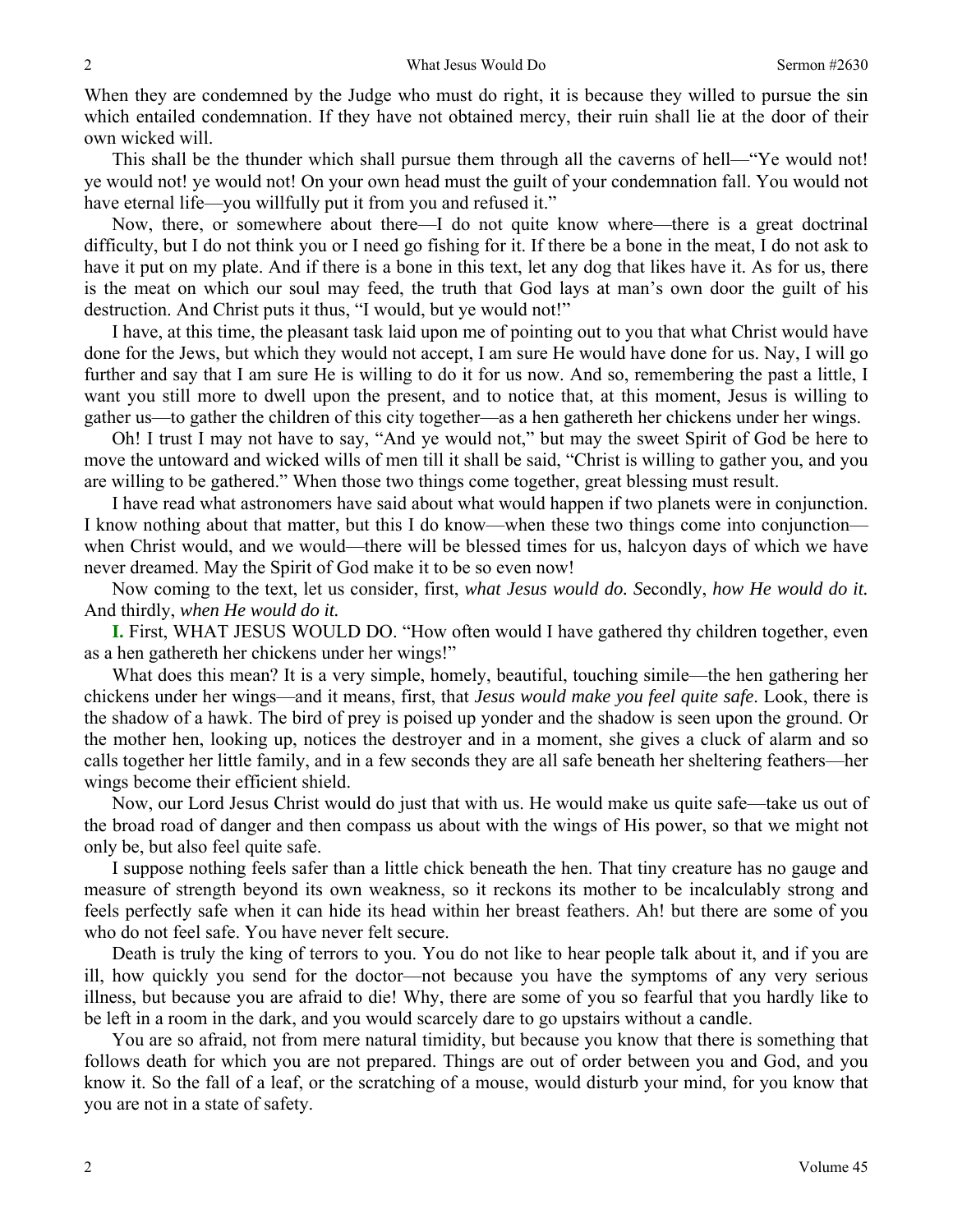You could not bear to be at sea in a storm. The thought of shipwreck would have about it not only the natural terror which is inseparable from such an alarming event, but also the dread that the waves of fire might succeed the waves of the ocean. You are not safe, even in your highest joys, a skeleton sits at the feast, for your pleasures are transient and you know it.

 When, easygoing man as you are, you have your greatest delight in earthly things, you are still conscious that there is a worm in the very center of the sweetest fruit and you are afraid of the consequences of eating it. Oh, but Jesus would have you spared from all this anxiety! He would have covered you so completely that you would not have known a fear.

 He would have you brought into the enjoyment of that "perfect love" which "casteth out fear: because fear hath torment." He would have made you to be among the blessed ones of whom it is written, "He shall cover thee with his feathers, and under his wings shalt thou trust: his truth shall be thy shield and buckler." And He is willing that this should be the case—that you, poor trembler, should come to Him now and feel no longer in jeopardy, but be safe forever.

That hymn with which we commenced the service—

#### *"Jesu, lover of my soul,"—*

is an exact reflex of what Christ is willing to bestow upon all who come to Him. He is willing to clasp to His bosom all who fly to Him for refuge. He is willing to take into the haven of perfect security the tempest-tossed vessel. He is willing to hide, as in the cleft of the rock, the sin-and-Satan-haunted spirit. It is so, dear friends. I know it is so, for I have proved it. Look into the eyes, into the heart, and into the wounds of Jesus, and you will know that there is no unwillingness in Him to give perfect safety to the souls that trust Him. He would make them to be in safety, "even as a hen gathereth her chickens under her wings."

 But now I will go a step further and say that *Jesus would also make them feel perfectly happy*. Chicks under a hen are not only the picture of safety, but they are the very emblem of happiness. Did you ever disturb them a little? If so, did you not notice the sweet little noise they made—the very sound of perfect contentment.

 If you have ever watched them as they stand there huddled together, you must have seen that it is their little paradise. They could not have been happier in the Garden of Eden than they are there, they are so blest. Beneath their mother's wings, they have all that they can desire, and during the livelong night, let it be what it may—let it blow cold or warm—there they are perfectly safe and happy. Her heart is beating above them and her breast is yielding the warmth of life to keep them glad.

 I feel sure that I am addressing people who are not happy. The common idea of happiness that many persons have is a very strange one. When our London friends have a day's holiday, their notion of enjoying a rest often amuses me. They pack themselves away, as tightly as they can, inside and outside a van, or an omnibus, or a carriage—and then they go as far as they can till the weary horse can scarcely move to bring them home.

 And all the while, to give rest to their ears and to their hearts, somebody blows a trumpet in a fashion that evokes very little music, and they riot all the day as if they were mad, and disport themselves as if London consisted of one huge Bethlehem Hospital—and that is what they call happiness.

 My view of happiness would be to get as far as ever I could away from them, and to do the very reverse of what they are doing. These people talk about "the place to spend a happy day," "the way to be happy" and so on, but was ever a poor word so trailed in the dust as that word "happy" is in such a connection as that?

 But oh! a peaceful, contented mind that rests in God, a soul whose wishes are all fulfilled, and whose very life-breath is jubilant praise or else submissive prayer—that is what I call happiness. The man who knows that all is right with him for eternity, one who drinks from the eternal fount the joys which belong not to the brute beast, nor even to the man who is without a God—I call him the happy man.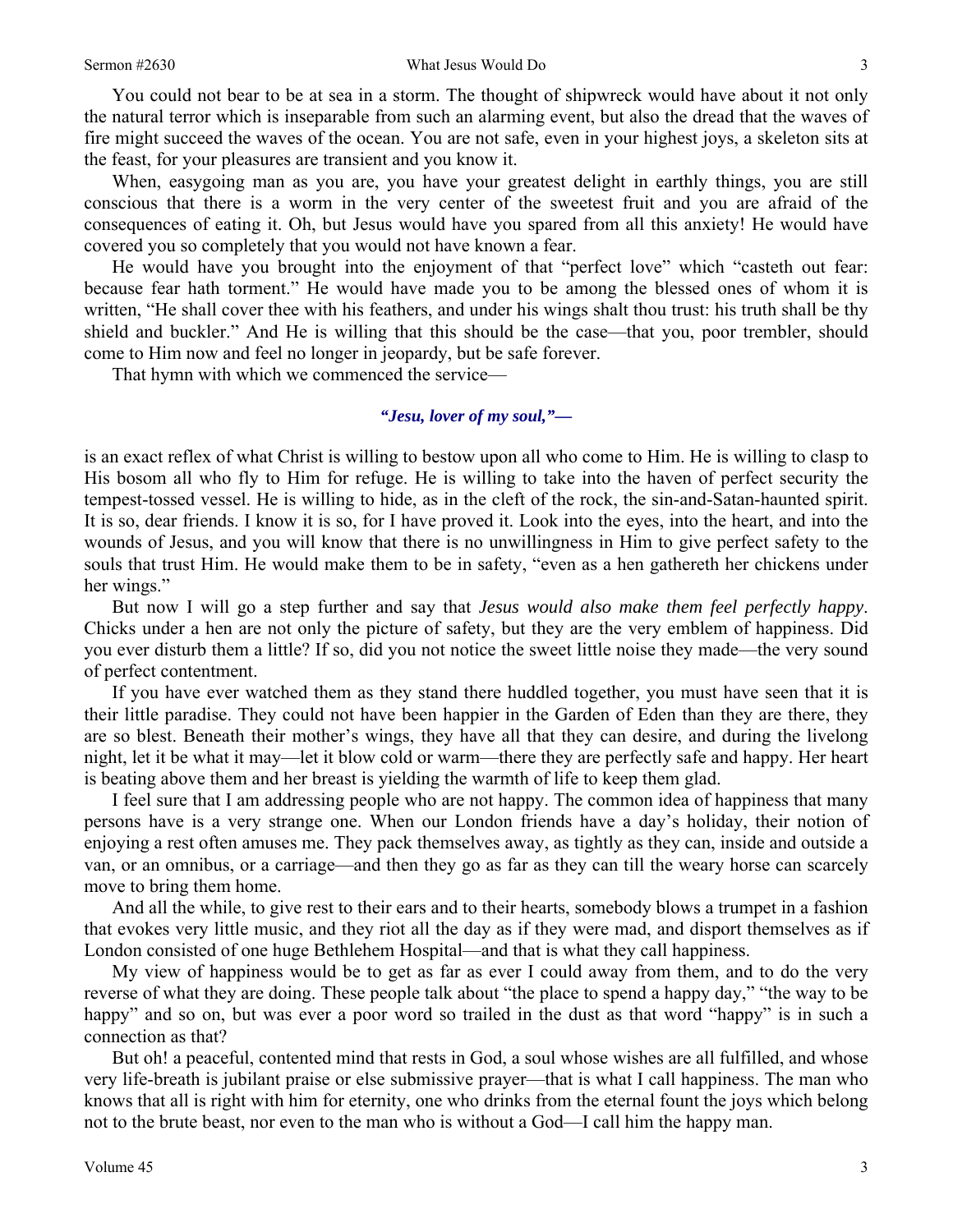And oh, how happy some of you would be if you came to Christ as the chicks come to the hen! Oh, how happy Christ would make you! Wretched woman over yonder, this very night you may be happy. Giant Despair has marked you for his own, you say. Then I challenge Giant Despair and call him a liar. If you believe in Christ, you shall find that He has redeemed you with His blood. Trust Him and He will set you free at once—and in Him you shall be as happy as the days are long at the longest and you shall know what true joy means—emphatic joy—"the joy of the Lord," "the peace of God which passeth all understanding."

I remind you of that other hymn we sang just now,—

*"Take salvation, Take it* **now***, and happy be;"—* 

not only safe, but happy. And safe and happy forever.

 I recollect how I was enticed to Christ when I heard the doctrine of the final perseverance of saints preached. I had heard a great deal about that kind of salvation which consists of being saved today and lost tomorrow, and I never cared a button for it—neither would I go across the street to listen to it now.

 But I heard a salvation preached which really saves a man—and does eternally save him—and I felt that if I could get a grip of that salvation, I should be the happiest individual in the world. And I did grip it and I found it verity and fact, for Christ does save—saves effectually and eternally—all them that put their trust in Him. And even now, for the unsafe and for the unhappy, Christ is waiting and willing that they may be both safe and happy in Him.

 But there is more bliss even than that, for *Christ makes them part of a blessed company.* He says in our text, "How often would I have gathered *thy children* together, even as a hen gathereth her chickens under her wings!" It is not a hen with one chick to which our Savior alludes. I suppose that the one chick might be happy, but the best happiness in the world is always enjoyed in holy company.

 Christ gives the idea of a church as His notion of happiness—not one member only, but a body. Not one lone sheep, but a flock. So here he says, "How often would I have gathered *thy children* together!" Am I addressing some lone person? You have been in London a long time and you have found out that there is no place so lonely as this great London is.

 I suppose that in the desert of Sahara, you might find a friend, although in Cheapside you could not. Nobody seems to know anybody here—that is to say, unless he has something to give away—and then the number of cousins that a man has is something amazing. But if you want anything, nobody knows you, and even your so-called friends forsake you.

 Perhaps somebody has come to the Tabernacle for a good while and yet has been quite lonely. I am very sorry that it should ever be so, and I know that there are some earnest souls here that try to speak to strangers. But oh! dear friends, my Master would not have you lonely. He would gather you with the rest of His children, "even as a hen gathereth her chickens under her wings."

 He would bring you to know a few burdened spirits like yourself, He would bring you to know some others that have been set free, as He will set you free. And He would lead you to have fellowship here with one, and there with another, till you would say with good Dr. Watts,—

> *"In such society as this My weary soul would rest: The man that dwells where Jesus is, Must be forever bless'd."*

You would find that your joys would be multiplied by being shared with your kindred in Christ who, on the other hand, would make you partakers of their joy and would delight to do so. Oh, that you would come to Christ, for then you would have the happiness of Christian fellowship!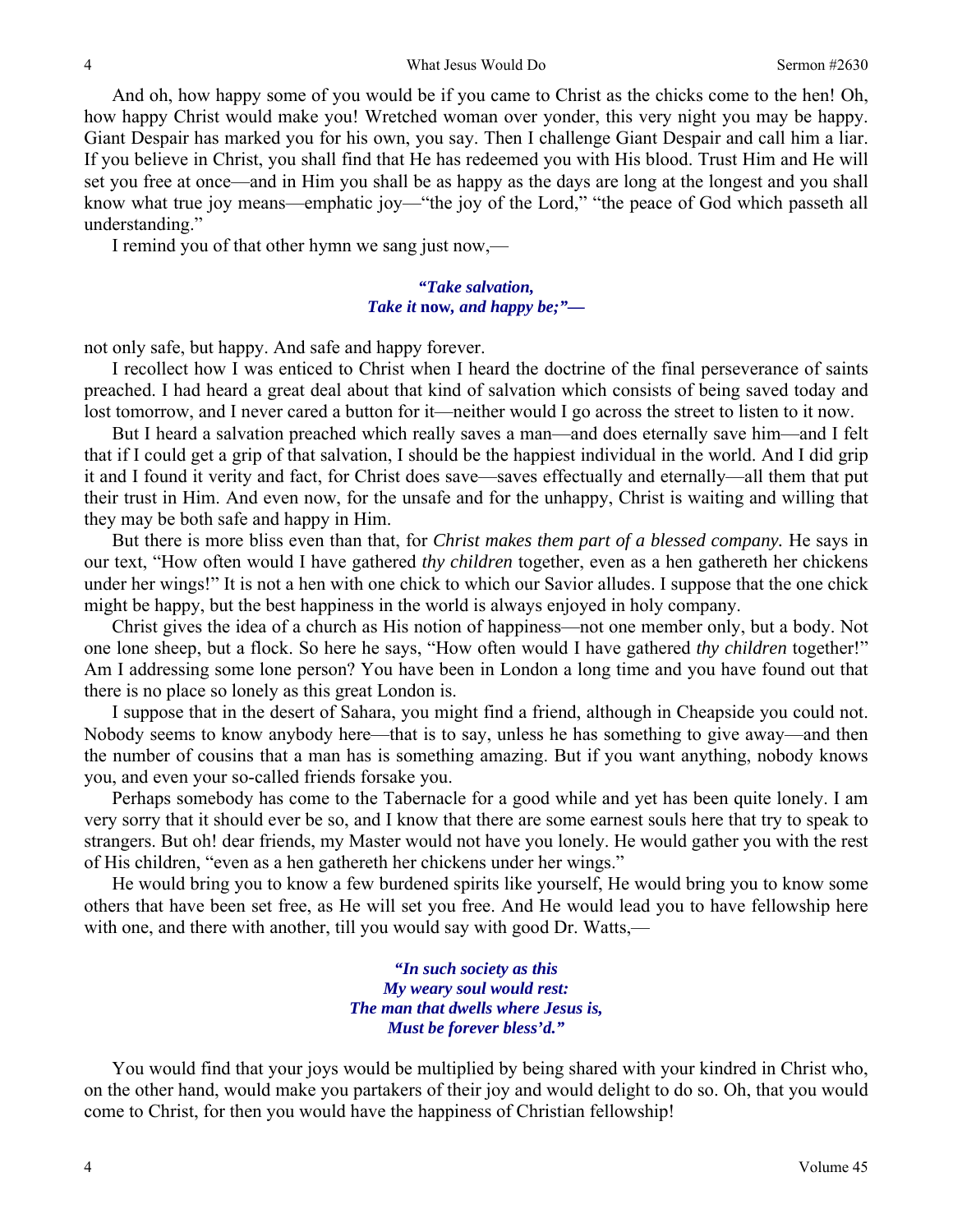#### Sermon #2630 Sermon #2630 What Jesus Would Do 5

 It seems to me that there is also another thought in the text, that is, *Jesus would make us know His love.* When the hen gathereth her chickens under her wings, there is not only safety, and happiness, and congenial society, but there is also a consciousness of great love. The poor little chickens do not understand much about it—they do not know what relationship the hen bears to them, but she does.

 Yet they feel that she loves them by the way she picks up every little grain for them, and by the way she calls them together so anxiously, and covers them so carefully. It is a truly blessed experience to know a great love—the love that is equal to our own—that blessed marriage love—renders life supremely happy where it is purely enjoyed.

 But how much more blessed is it to have a love infinitely superior to your own, and yet to know that it is all yours, and that whatever there is in that loving One is all for you! Every chick may feel sure that, whatever the great bird can do, it will all be done for the little bird that cowers beneath its wings. In fact, the chicks are lost in the hen—see how she covers them.

 That is what Jesus does to me and to you, if we are truly in Him—He covers us up and hides us from all our enemies. They cannot see us, for we are lost in our Lord, and yet we are most sweetly found, and put beyond the possibility of being lost. All that Jesus is, belongs to me, and to you, dear sister, and to you, dear brother. All Christ is mine, and all Christ is yours.

 And as the hen gives herself up to her chick, and takes the chick, as it were, wholly to herself so that they become one, so does the blessed Christ give Himself wholly to His people, and He take His people wholly up into Himself, so that they are truly one. Oh, that you all had this great blessing! And if you are waiting and anxious and desirous to have it, He is willing to give it, for so He says in the text, "How often would I have gathered thy children together, even as a hen gathereth her chickens under her wings!"

That is what Jesus would do.

#### **II.** Now, very briefly, let us consider HOW HE WOULD DO IT.

 He would do it, first, *by calling you to come to Him.* That is how the hen gathers her chicks around her, by calling them to her. Christ's call is often given by the preaching of the Gospel, and I am truly glad when I can be His call-boy and pass on the message from Him. How I wish these lips had language conformable to the blessed call which He allows me to deliver in His name!

 He bids me tell you, who labor and are heavy laden, to come to Him, to come unto Him now, and He will give you rest. He says, "Ho, every one that thirsteth, come ye to the waters, and he that hath no money; come ye, buy, and eat; yea, come, buy wine and milk without money and without price." He bids me expressly say that him that comes to Him, He will in no wise cast out.

 And I am glad that, ere He closed the Book of the Revelation, He put in this gracious message, "Whosoever will, let him take the water of life freely." That is how He would gather you by His call—is it not a sweet and gracious one? If you are His child, you will know it and come to Him, even as the chick knows the mother's call and runs to her.

 There is a pigeon not far from the hen, but it does not come at her call. There is a duck in the farmyard, but it does not come to her. Ah! but the chicks do. And this is how the Lord discerns His elect and redeemed people—that gracious call of His is understood by those who secretly belong to Him and who therefore respond to His call. He Himself said, "All that the Father giveth me shall come to me; and him that cometh to me I will in no wise cast out."

 How would Jesus gather you unto Him? Well, He would gather you, next, *by your coming at His call*. The hen gives a call and then the chicks run to her. What do they bring with them when they come? Do they pick up gold and silver, or bring diamonds in their mouths to pay their way to their mother's bosom? No, not they. All they do is to run to her, just as they are.

 Do you see them? The mother hen has called them and away they go. They bring her nothing and she asks nothing of them. It is for the hen to give to the chick and not for the chick to give to the hen. And so, poor sinner, all you have to do is to come and just trust Jesus. Run to Him. What shall you bring Him? Bring Him nothing but your need of everything that He can give you.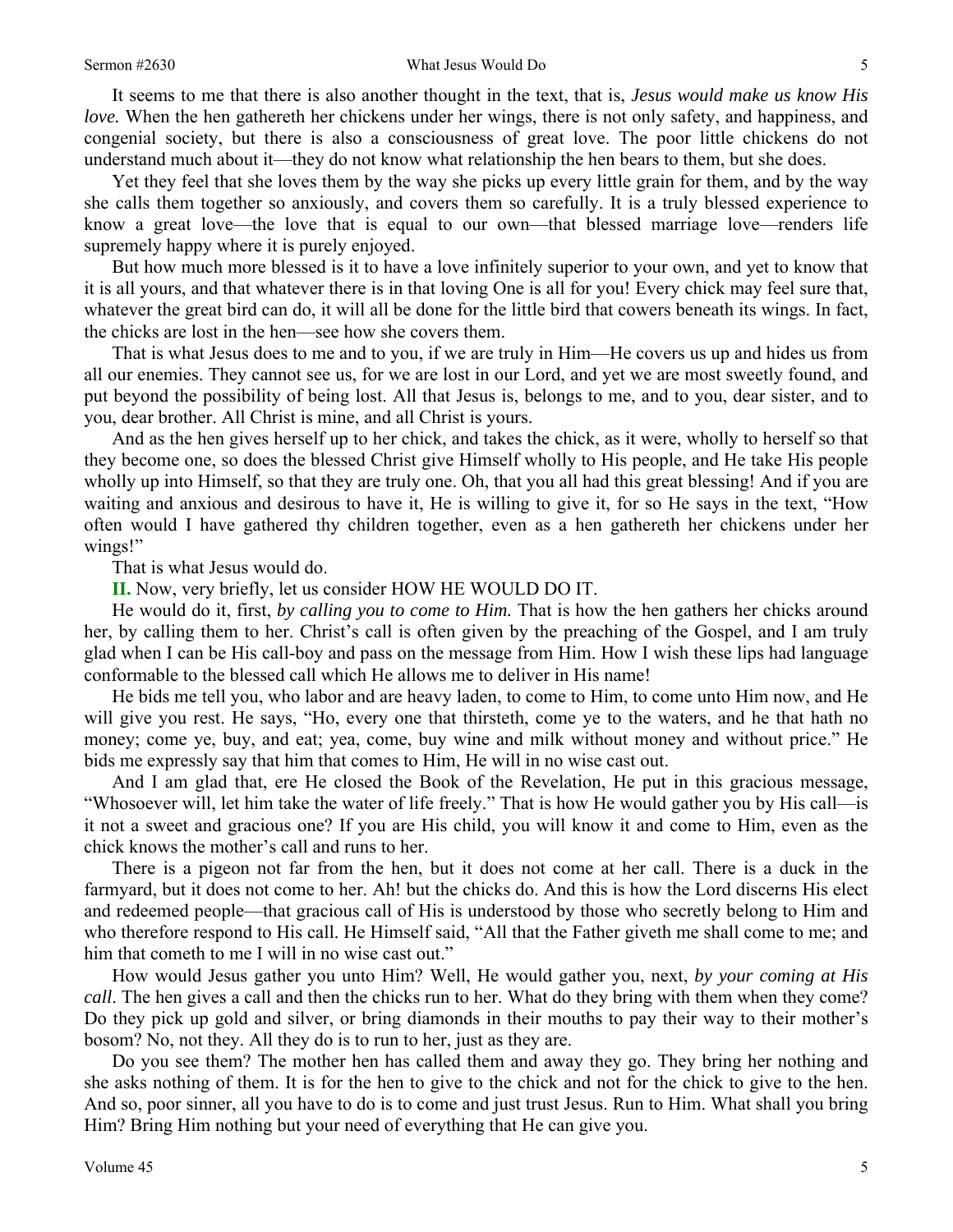Shall you bring Him a broken heart? Yes, if you have one, but if you have not, come to Him and ask Him to give you a broken heart. Remember that verse of Hart's,—

> *"Come, ye needy, come and welcome, God's free bounty glorify; True belief, and true repentance, Every grace that brings us nigh, Without money, Come to Jesus Christ and buy."*

 So, then, this is Christ's way of gathering sinners to Himself. First, He gives the call, and then they come to Him in obedience to it.

 The next part of the gathering is the enclosure of His wing by which *He interposes between us and harm*. The hen gathers her chicks to her by brooding over them, making herself like a wall round about them, her feathers being their soft nestling-place. So Jesus gathers us to Him by brooding over us. He puts Himself between us and justice.

 You know when He did it and how He suffered in doing it. He puts Himself between us and God, for He is the Mediator, the Interposer, the Daysman acting on our behalf. Oh, how sweet it is when, conscious of guilt and sin, we, nevertheless, can realize the sweetness of that promise which I have already quoted to you, "He shall cover thee with his feathers, and under his wings shalt thou trust." He shall Himself be your pavilion, He shall hide you from the righteous wrath of God and put your sin away by taking it upon Himself. That is the way we are gathered under the interposing Mediator.

 How does He gather us? You have it all before you now—He calls us, and we come to Him, and we hide beneath Him and cry,—

#### *"Cover my defenseless head With the shadow of Thy wing."*

That is how we are gathered to Him—may the Lord thus graciously gather us all!

**III.** Our last remark, concerning our being gathered to Christ, is to be WHEN HE WOULD DO IT.

 The text says, "How often would I have gathered thy children together!" I will not go into an account of the many times in which Jesus, in His infinite love, would have gathered the children of Jerusalem unto Himself, but I should like to mention some times when, I think, He would have gathered some of you.

 He would have gathered you, first, *when you were literally children.* I mean specially those of you who had early advantages. When you went to bed, after mother had spoken to you about—

#### *"Gentle Jesus, meek and mild,"*

and given you the "good-night" kiss, you would often lie awake and turn the subject over in your mind till the tears coursed down your little cheeks and you sobbed yourself asleep. I think Jesus would have gathered you then.

 Do not some of us recall, when we were boys, when we spoke to an elder brother, or, may be, to a younger brother, and we two reasoned with one another about these things, and prayed in our boyish fashion, and yet in a few days had forgotten it all? I think Jesus would have gathered us to Him then.

 In looking back over my own life, there seems to me to have been times when the Lord came very near my childish spirit and touched me, if not with divine life, yet with something very near akin to it, for there were many earnest desires after holiness, and bitter feelings of repentance, and mighty yearnings after the Christ of whom I knew so little, but for whom I longed so much.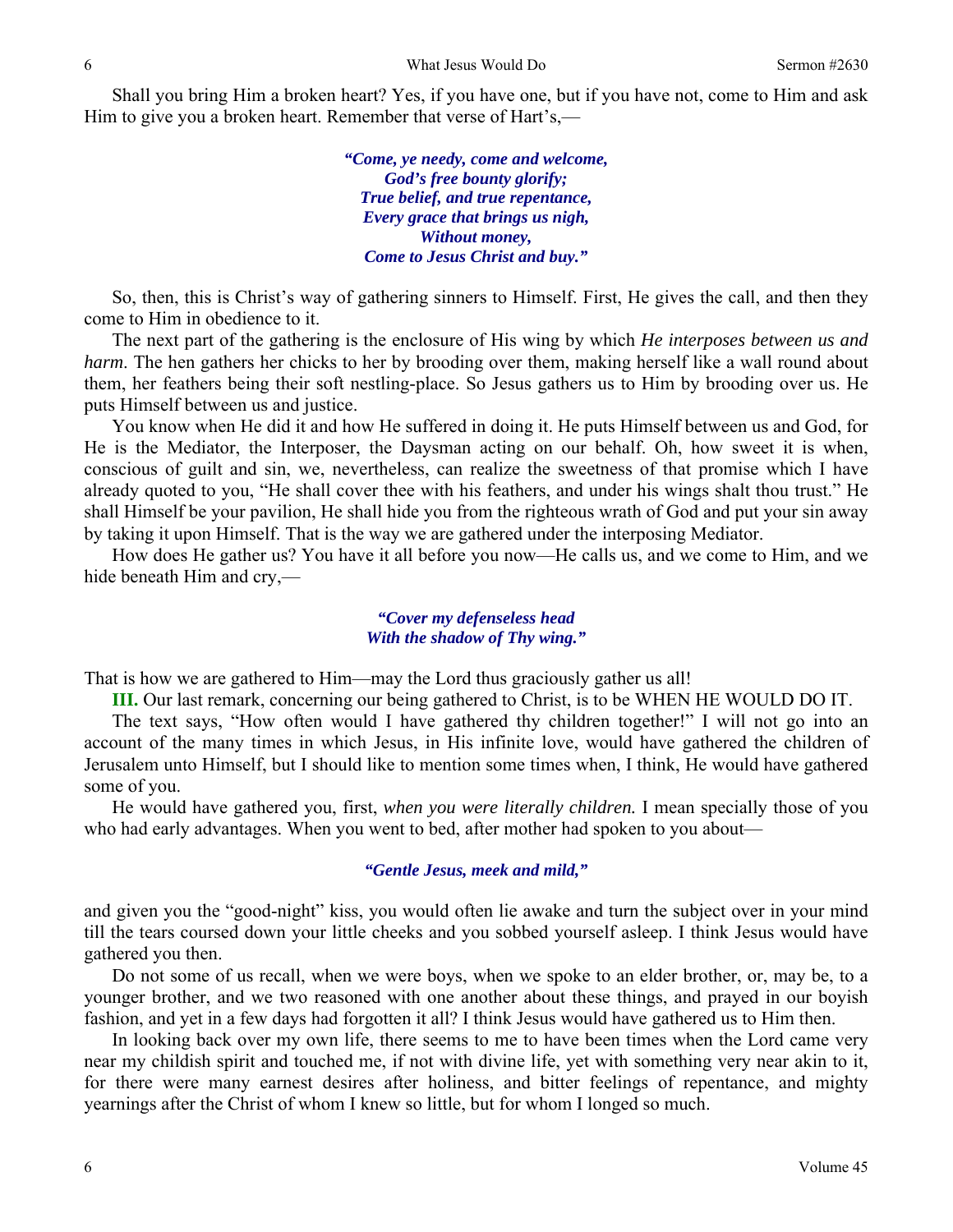Ah, my aged friend! am I describing your case? It is a long while since you were a boy, but you might almost wish you could be a child again to feel as you once felt. Ah, good woman! it is many a day since mother threaded her fingers through your curls and said that she hoped you would love her Savior. And you do not feel now as you felt then. Those were certainly times when Jesus would have gathered you to Himself.

 Since then, I daresay many of you have had *times of serious impression and quiet thoughtfulness.*  You do not know why it was, but you suddenly felt unusually thoughtful. It may be that you have been in the midst of gaiety and you have felt that it was all hollow. You could not bear it, so you got away and went upstairs, or into the garden, or you have even walked the street as if nobody else were there but yourself.

 And you have thought, and thought, and thought again, and you have almost been persuaded—but you have said to the heavenly message, "Go thy way for this time, it is not yet quite convenient for me to receive you." Will it ever be convenient, think you? Or is God to wait your convenience and play the lackey at your door, till your supreme will shall deign to listen to His merciful requests? Ah, how often!—how often would Jesus thus, by these solemn impressions, have gathered unto Himself some who are here present!

 It may be that I am coming a little more closely home to some when I remind them that they have had *periods of severe illness*. At such times, you have lain in bed and listened to the tick of the watch at the bed-head and you have looked into eternity—and it has appeared very grim and dark to you. And you have then sought the prayers of good men, and you have vowed that, if you ever recovered, there should be no more wasted years, Ah! then Christ would have gathered you unto Himself and the shadow of His sheltering wing darkened your sick-chamber. But you would not yield and you escaped from Him again, and yet again.

 I think I may truthfully add that, in this Tabernacle, sometimes, *when God has helped the preacher*, there have been moments when you have been brought to the very brink of salvation—and you have almost gone in. You have had to put pressure upon your conscience to keep out of the pool of mercy. You have had to resist the Holy Ghost.

 Oh, but it is a dreadful thing when a man has done despite to the Spirit of God and made himself an antagonist of that blessed Spirit, whom to resist is perilous, for it is of Him that we read that there is a sin which is unto death—and there is a sin against the Holy Ghost which shall never be forgiven! I trust that none of you have yet committed that sin. But mind what you are at—mind what you are at, for you are in a most dangerous position.

 Somewhere in that region where you now are, lies the sin which ensures damnation. I charge you, sirs, whatever sin you commit, resist not the Holy Ghost, for if you do, it may be that it shall be said, "My Spirit shall no longer strive with man." And then, ah, then!—I drop the curtain and say no more, for it is too terrible to think of.

 Oh, how I wish that this might be the time when Jesus would securely cover you as the hen covers her chicks! Do you really desire this blessing? I know you would not desire it if He did not desire it. If there is a spark of desire towards Christ in your heart, there is a whole flaming furnace of desire in Christ's heart towards you. You never get the best of Him—long before you have gone half a boat's length, you shall find Jesus Christ infinitely faster than you are. No sinner can ever say that he stopped for Christ, and waited for Jesus. I more willing than Christ? Never! A sinner more anxious for pardon than Christ is willing to pardon him? Never!

 There was never seen, and there never shall be seen, beneath the cope of heaven, a soul more hungry after Christ than Christ is hungry after that soul. Long before the woman of Samaria said to Christ, "Give me to drink," Christ had said to her, "Give me to drink." He was the more thirsty of the two, even when He had made her thirsty. And He was thirsty after her soul long before she was thirsty after the water of life.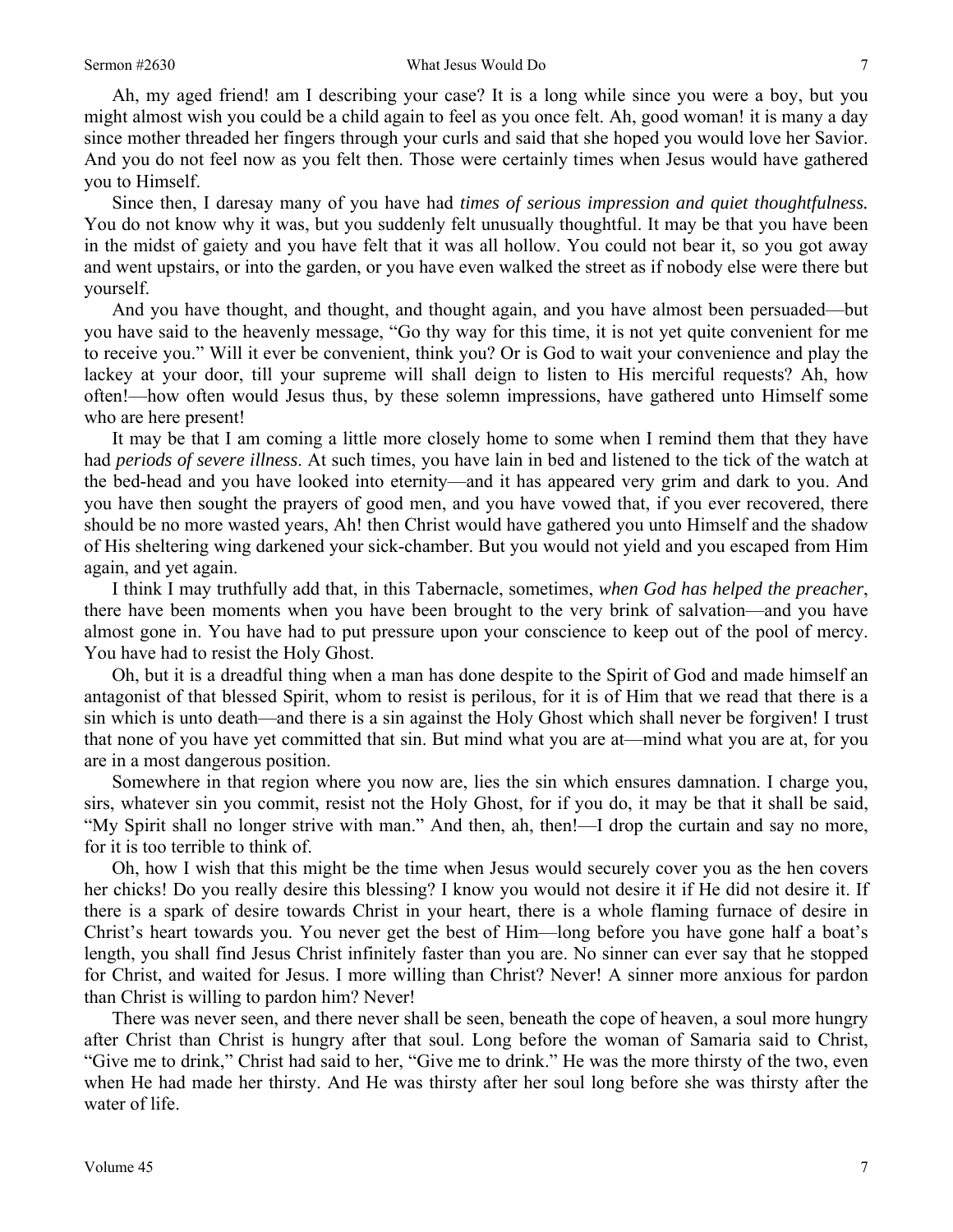8 8 What Jesus Would Do Sermon #2630

 O poor, guilty sinner, do not doubt your welcome to Jesus! The gate of salvation is flung wide open. The door is taken completely off the hinges. "All things are ready, come." Your Savior waits for you. The Father tarries for you. Nay, He does more—He comes to meet you. I see Him running. Is it true that I see you coming? Then what a spectacle is now before me!

 I see you coming with feeble footsteps and I see Him running faster than the angels fly. I see the Father falling on the neck of the prodigal, I see Him kiss him, and delight in him, and cover him as if it were the hen that did cover her chick. I see Him delighting in deeds and tokens of infinite love. "Bring forth the best robe, and put it on him; and put a ring on his hand, and shoes on his feet, and bring hither the fatted calf, and kill it; and let us eat, and be merry; for this my son was dead, and is alive again; he was lost, and is found."

 "Ring the bells of heaven!" There is joy tonight, for a sinner has found his Savior and God has found His child.

God bless you, dear friends, for Christ's sake! Amen.

### **EXPOSITION BY C. H. SPURGEON**

#### *LUKE 13:18-34*

#### **Verse 18.** *Then said he, Unto what is the kingdom of God like? and whereunto shall I resemble it?*

For men learn much by resemblances and the things which are seen are frequently helpful to us in seeking to set forth the things which are not seen. Knowing that God is one in all that He has done, we are often able to learn from one part of His works to understand another. What, then, is God's kingdom like? Is it like a mighty army marching with banners and trumpets? No. Is it like the raging sea, rolling onwards and sweeping everything before it? Not so—at all events, it is not so visibly.

**19.** *It is like a grain of mustard seed,* 

You can hardly see it. You can, however, taste it. Try it and you shall find it pungent enough, but it is so small that you may easily pass it by. "It is like a grain of mustard seed,"

**19.** *Which a man took, and cast into his garden;* 

It must be sown in prepared soil, but there is "a man" who knows how to cast it so that it shall fall where it will live and where it will grow.

**19.** *And it grew, and waxed a great tree; and the fowls of the air lodged in the branches of it.* 

"The fowls of the air" that might once have eaten it, "lodged in the branches of it." See, in this emblem, an illustration of the growth of the kingdom of God, the vitality of the truth of God, the energy with which, from a small beginning, God's kingdom advances to a great ending.

 Have you this mustard seed in your heart? It may seem a very little thing even to yourself. Others may scarcely perceive it, yet, but leave it alone and it will grow. Yet it will not grow without watering. Seeds may lie long in the ground, but they will not sprout until the rain has fallen to moisten the earth. Pray God to send showers of blessing upon your soul tonight, so that, even if you have no more than a grain of mustard seed in your heart, it may begin to grow.

 Is the grain of mustard seed sending up its shoot above the ground? Then pray God that it may grow yet more till it shall not only be visible, but shall be so prominent that it must be seen—that those who once hated it will be compelled to see it—and to wonder at it as they behold the birds of the air coming and lodging in its branches.

 I pray that in many hearts here, the grace of God may not long continue to be a small thing, but that it may advance to tree-like stature, till you shall yield comfort to fifties and hundreds—and many of you shall be like some of the trees in this great city and its suburbs.

 Did you ever notice them at nightfall, when all the sparrows of the street come and lodge in the branches and merrily twitter ere they go to their rest? There are some Christians like those trees—they have hearts so big and they do for Christ's service so much, that they harbor hundreds of poor little birds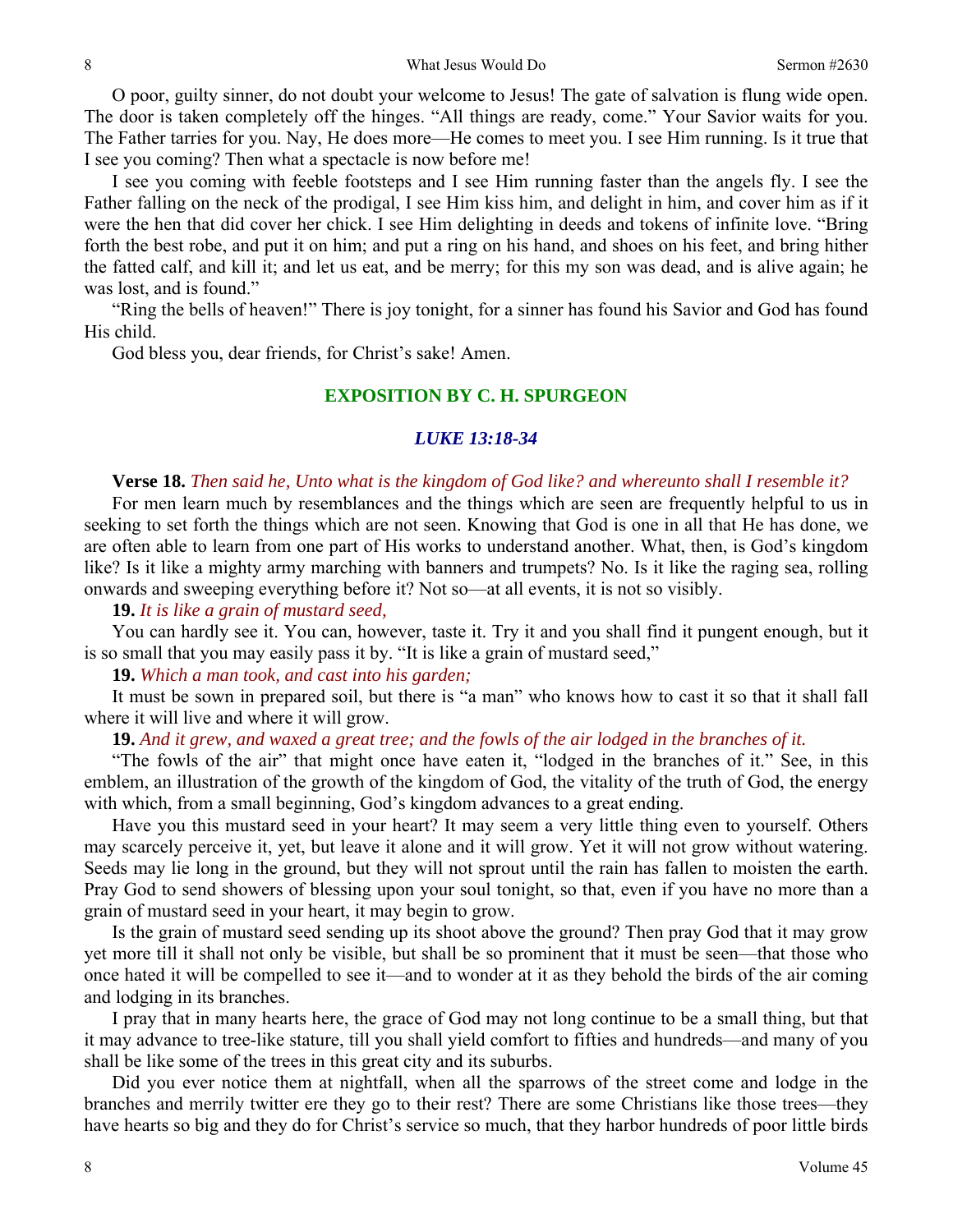of the air that else would hardly know where to go for shelter. God make us such Christians that we shall be a blessing to multitudes all around us!

**20-21.** *And again he said, Whereunto shall I liken the kingdom of God? It is like leaven, which a woman took and hid in three measures of meal, till the whole was leavened.* 

Some expositors think that this is a picture of the kingdom of the devil, but it does not say so. If our Lord had meant to represent the power of evil, He would have given us some intimation of that kind, but He has given us none. He means to describe exactly what He had described before, for He says, "Whereunto shall I liken the kingdom of God?" The leaven is buried, as it were—"hid in three measures of meal." It is lost, covered up. Leave it alone. By the force that is within itself it begins to work its way in the meal, and it leavens all around it until, at last, the whole three measures of meal are permeated by it, and made to feel and own its power. So is it with the grace of God where it is placed within a human heart—and so is it with the kingdom of God wherever its influence is exerted among the sons of men.

**22-23.** *And he went through the cities, and villages, teaching, and journeying toward Jerusalem. Then said one unto him, Lord, are there few that be saved?* 

Oh, that question. Have you never asked it yourself? Have you never heard it asked? And there are some people who are very pleased when the answer is, "Yes, very few indeed will be saved—and they all go to Salem, or Zoar, or Rehoboth, or little Bethel." There are some who are not quite certain whether all who go even there will be saved—they seem to delight to cut and pare down to the very lowest the number of those who will be saved. With such a spirit as that, I trust we do not sympathize for a moment. Certainly, our Lord does not. Listen to His reply to the question, "Lord, are there few that be saved?"

**23-24.** *And he said unto them, Strive to enter in at the strait gate: for many, I say unto you, will seek to enter in, and shall not be able.* 

For your own part, take it for granted that there will be so few that ever will enter at all that you will have to push to get through the gate—"Strive to enter in at the narrow gate." If you are not narrow in your own mind—and it is a pity that you should be—yet still recollect that the gate into heaven is narrow—and make up your mind that there is no getting through it except with many a push and many a squeeze.

**25-26.** *When once the master of the house is risen up, and hath shut to the door, and ye begin to stand without, and to knock at the door, saying, Lord, Lord, open unto us; and he shall answer and say unto you, I know you not whence ye are: then shall ye begin to say, We have eaten and drunk in thy presence, and thou hast taught in our streets.* 

See, there are some men who will not think of going to heaven till it is too late. And then, when they get to heaven's gate and find it shut, they will begin to plead for admittance though they pleaded not for it before. When they might have had the blessing, they would not have it. And when they cannot have it, then they grow earnest in crying for it.

**27-28.** *But he shall say, I tell you, I know you not whence ye are; depart from me, all ye workers of*  iniquity. There shall be weeping and gnashing of teeth, when ye shall see Abraham, and Isaac, and *Jacob, and all the prophets, in the kingdom of God, and you yourselves thrust out.* 

Ejected, violently driven away, as those who are abhorrent in God's sight because you despised His mercy.

**29-34.** *And they shall come from the east, and from the west, and from the north, and from the south, and shall sit down in the kingdom of God. And, behold, there are last which shall be first, and there are first which shall be last. The same day there came certain of the Pharisees, saying unto him, Get thee out, and depart hence: for Herod will kill thee. And he said unto them, Go ye, and tell that fox, Behold, I cast out devils, and I do cures to day and to morrow, and the third day I shall be perfected. Nevertheless I must walk to day, and to morrow, and the day following: for it cannot be that a prophet perish out of Jerusalem. O Jerusalem, Jerusalem, which killest the prophets, and stonest them that are sent unto thee;*